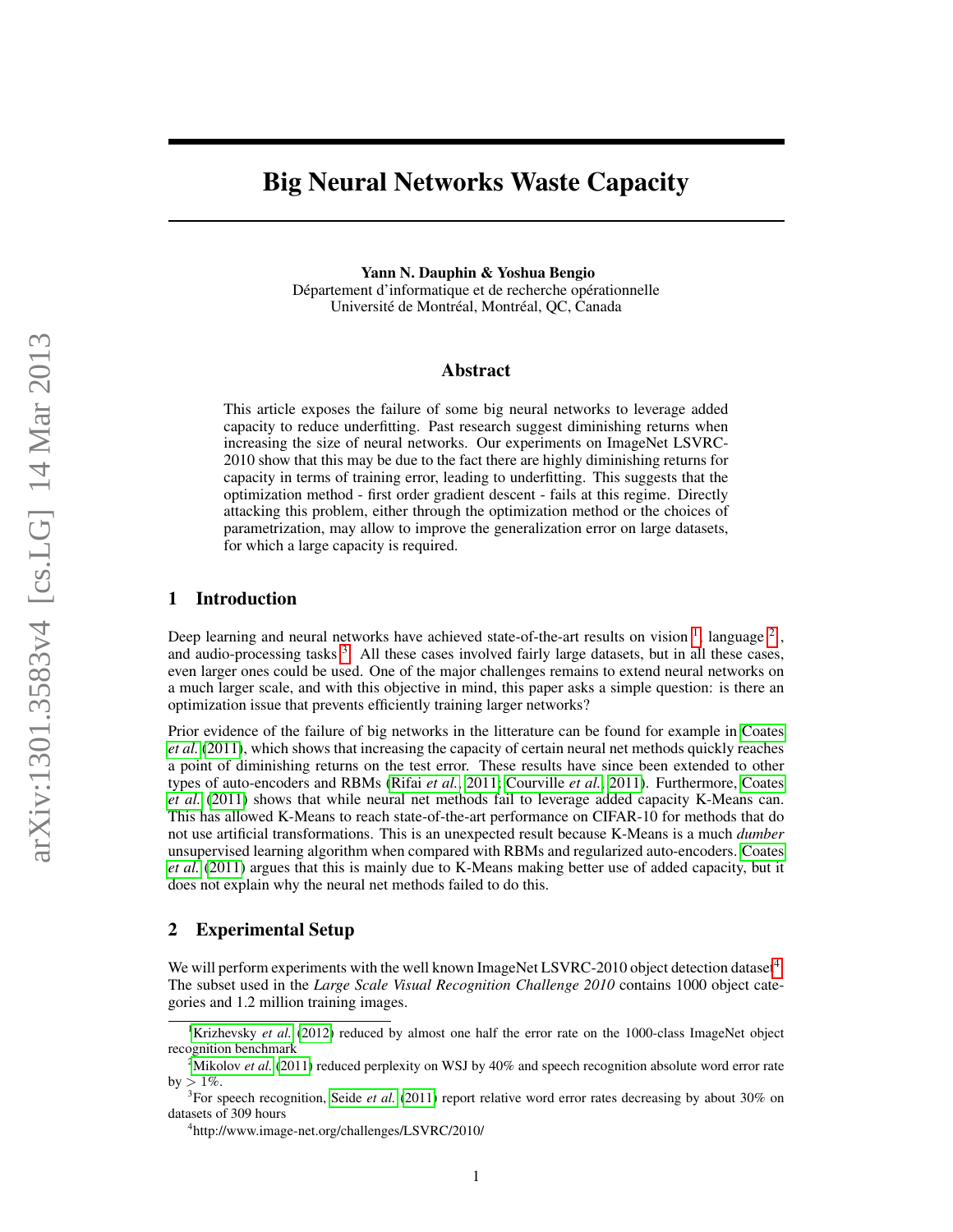This dataset has many attractive features:

- 1. The task is difficult enough for current algorithms that there is still room for much improvement. For instance, [Krizhevsky](#page-4-1) *et al.* [\(2012\)](#page-4-1) was able to reduce the error by half recently. What's more the state-of-the-art is at 15.3% error. Assuming minimal error in the human labelling of the dataset, it should be possible to reach errors close to 0%.
- 2. Improvements on ImageNet are thought to be a good proxy for progress in object recognition [\(Deng](#page-3-2) *et al.*, [2009\)](#page-3-2).
- 3. It has a large number of examples. This is the setting that is commonly found in industry where datasets reach billions of examples. Interestingly, as you increase the amount of data, the training error converges to the generalization error. In other words, reducing training error is well correlated with reducing generalization error, when large datasets are available. Therefore, it stands to reason that resolving underfitting problems may yield significant improvements.

We use the features provided by the *Large Scale Visual Recognition Challenge 2010*<sup>[5](#page-1-0)</sup>. The images are convolved with SIFT features, then K-Means is used to form a visual vocabulary of 1000 visual words. Following the litterature, we report the Top-5 error rate only.

The experiments focus on the behavior of Multi-Layer Perceptrons (MLP) as capacity is increased. This is done by increasing the number of hidden units in the network. The final classification layer of the network is a softmax over possible classes (softmax(x) =  $e^{-x}/\sum_i e^{-x_i}$ ). The hidden layers use the logistic sigmoid activation function ( $\sigma(\mathbf{x}) = \frac{1}{(1+e^{-\mathbf{x}})}$ ). We initialize the weights of the hidden layer according to the formula proposed by [Glorot and Bengio](#page-4-4) [\(2010\)](#page-4-4). The parameters of the classification layer are initialized to 0, along with all the bias (offset) parameters of the MLP.

The hyper-parameters to tune are the learning rate and the number of hidden units. We are interested in optimization performance so we cross-validate them based on the training error. We use a grid search with the learning rates taken from  $\{0.1, 0.01\}$  and the number of hiddens from {1000, 2000, 5000, 7000, 10000, 15000}. When we report the performance of a network with a given number of units we choose the best learning rate. The learning rate is decreased by 5% everytime the training error goes up aftern an epoch. We do not use any regularization because it would typically not help to decrease the training set error. The number of epochs is set to 300 s that it is large enough for the networks to converge.

The experiments are run on a cluster of Nvidia Geforce GTX 580 GPUs with the help of the Theano library [\(Bergstra](#page-3-3) *et al.*, [2010\)](#page-3-3). We make use of HDF5 (Folk *[et al.](#page-4-5)*, [2011\)](#page-4-5) to load the dataset in a lazy fashion because of its large size. The shortest training experiment took 10 hours to run and the longest took 28 hours.

# 3 Experimental Results

Figure [1](#page-2-0) shows the evolution of the training error as the capacity is increased. The common intuition is that this increased capacity will help fit the training set - possibly to the detriment of generalization error. For this reason practitioners have focused mainly on the problem of overfitting the dataset when dealing with large networks - not underfitting. In fact, much research is concerned with proper regularization of such large networks [\(Hinton](#page-4-6) *et al.*, [2012,](#page-4-6) [2006\)](#page-4-7).

However, Figure [2](#page-2-1) reveals a problem in the training of big networks. This figure is the derivative of the curve in Figure [1](#page-2-0) (using the number of errors instead of the percentage). It may be interpreted as the return on investment (ROI) for the addition of capacity. The Figure shows that the return on investment of additional hidden units decreases fast, where in fact we would like it to be close to constant. Increasing the capacity from 1000 to 2000 units, the ROI decreases by an order of magnitude. It is harder and harder for the model to make use of additional capacity. The red line is a baseline where the additional unit is used as a template matcher for one of the training errors. In this case, the number of errors reduced per unit is at least 1. We see that the MLP does not manage to beat this baseline after 5000 units, *for the given number of training iterations*.

<span id="page-1-0"></span><sup>5</sup> http://www.image-net.org/challenges/LSVRC/2010/download-public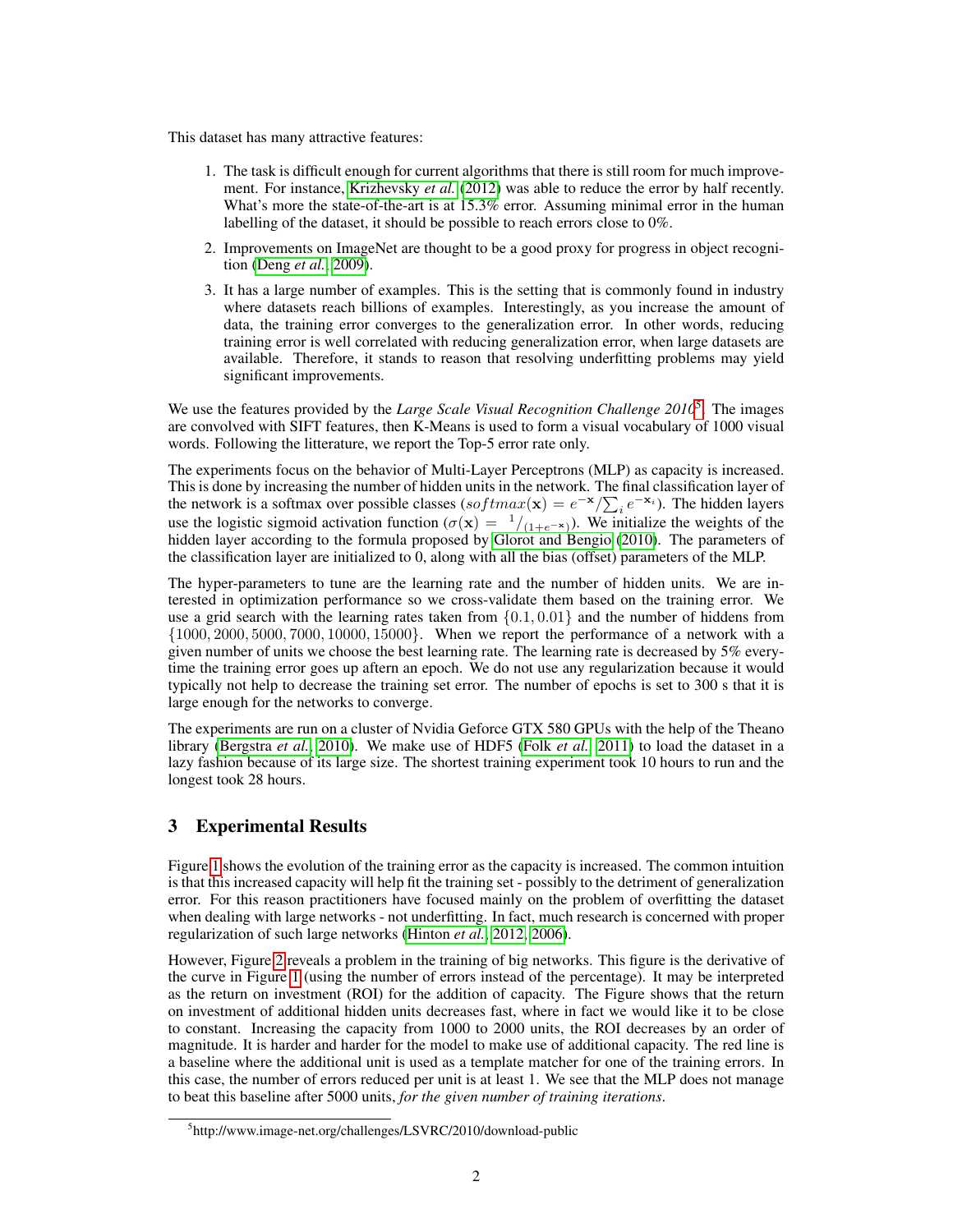

<span id="page-2-0"></span>Figure 1: Training error with respect to the capacity of a 1-layer sigmoidal neural network. This curve seems to suggest we are correctly leveraging added capacity.



<span id="page-2-1"></span>Figure 2: Return on investment on the addition of hidden units for a 1-hidden layer sigmoidal neural network. The vertical axis is the number of training errors removed per additional hidden unit, after 300 epochs. We see here that it is harder and harder to use added capacity.

For reference, we also include the learning curves of the networks used for Figure [1](#page-2-0) and [2](#page-2-1) in Figure [3.](#page-3-4) We see that the curves for capacities above 5000 all converge towards the same point.

## 4 Future directions

This rapidly decreasing return on investment for capacity in big networks seems to be a failure of first order gradient descent.

In fact, we know that the first order approximation fails when there are a lot of interactions between hidden units. It may be that adding units increases the interactions between units and causes the Hessian to be ill-conditioned. This reasoning suggests two research directions:

• methods that break interactions between large numbers of units. This helps the Hessian to be better conditioned and will lead to better effectiveness for first-order descent. This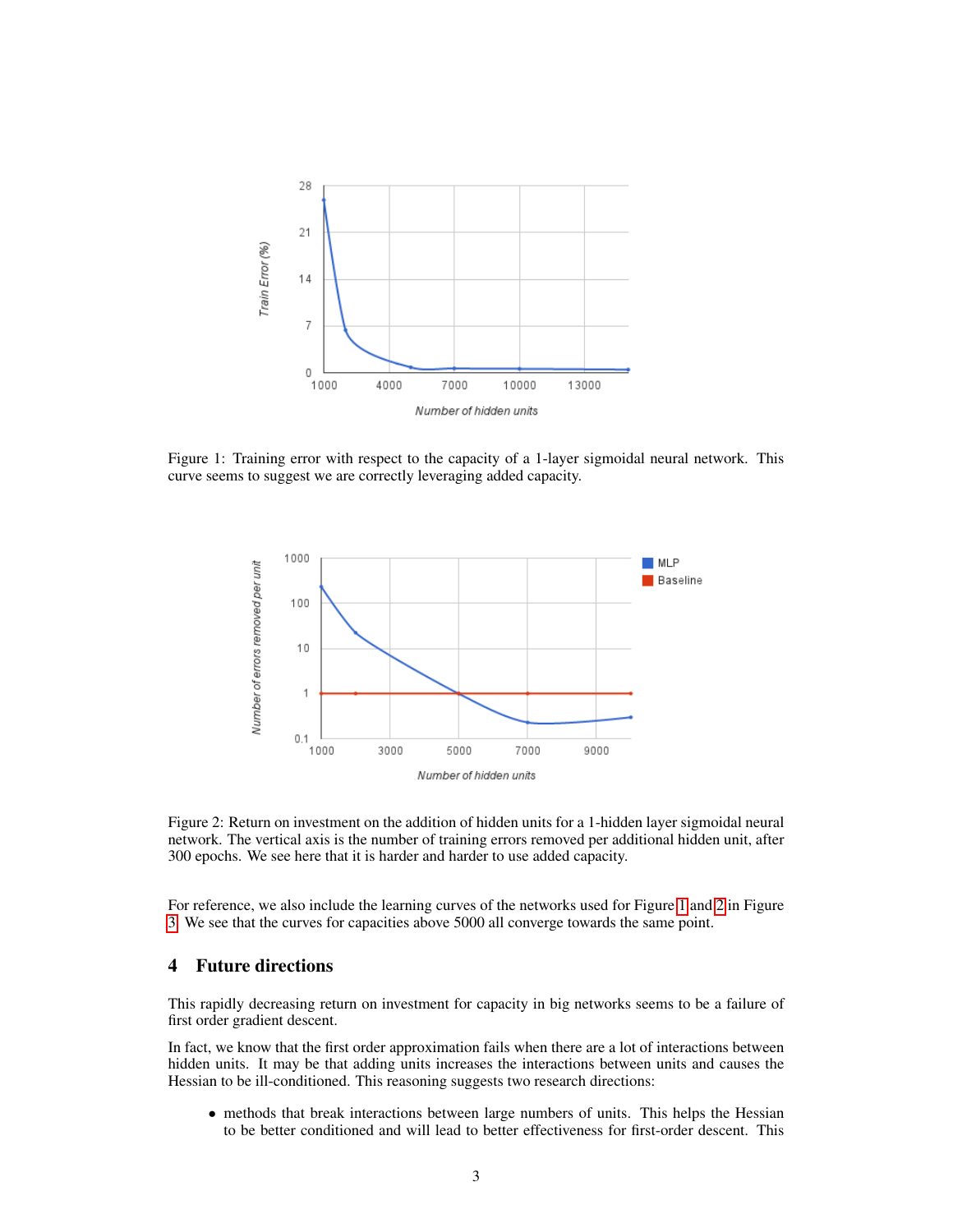

<span id="page-3-4"></span>Figure 3: Training error with respect to the number of epochs of gradient descent. Each line is a 1-hidden layer sigmoidal neural network with a different number of hidden units.

type of method can be implemented efficiently. Examples of this approach are sparsity and orthognality penalties.

• methods that model interactions between hidden units. For example, second order methods [\(Martens, 2010\)](#page-4-8) and natural gradient methods [\(Le Roux](#page-4-9) *et al.*, [2008\)](#page-4-9). Typically, these are expensive approaches and the challenge is in scaling them to large datasets, where stochastic gradient approaches may dominate. The ideal target is a stochastic natural gradient or stochastic second-order method.

The optimization failure may also be due to other reasons. For example, networks with more capacity have more local minima. Future work should investigate tests that help discriminate between ill-conditioning issues and local minima issues.

Fixing this optimization problem may be the key to unlocking better performance of deep networks. Based on past observations [\(Bengio, 2009;](#page-3-5) [Erhan](#page-3-6) *et al.*, [2010\)](#page-3-6), we expect this optimization problem to worsen for deeper networks, and our experimental setup should be extended to measure the effect of depth. As we have noted earlier, improvements on the training set error should be well correlated with generalization for large datasets.

#### References

<span id="page-3-5"></span>Bengio, Y. (2009). *Learning deep architectures for AI*. Now Publishers.

- <span id="page-3-3"></span>Bergstra, J., Breuleux, O., Bastien, F., Lamblin, P., Pascanu, R., Desjardins, G., Turian, J., Warde-Farley, D., and Bengio, Y. (2010). Theano: a CPU and GPU math expression compiler. In *Proceedings of the Python for Scientific Computing Conference (SciPy)*. Oral Presentation.
- <span id="page-3-0"></span>Coates, A., Lee, H., and Ng, A. Y. (2011). An analysis of single-layer networks in unsupervised feature learning. In *Proceedings of the Thirteenth International Conference on Artificial Intelligence and Statistics (AISTATS 2011)*.
- <span id="page-3-1"></span>Courville, A., Bergstra, J., and Bengio, Y. (2011). Unsupervised models of images by spike-andslab RBMs. In *Proceedings of the Twenty-eight International Conference on Machine Learning (ICML'11)*.
- <span id="page-3-2"></span>Deng, J., Dong, W., Socher, R., Li, L.-J., Li, K., and Fei-Fei, L. (2009). ImageNet: A Large-Scale Hierarchical Image Database. In *CVPR09*.
- <span id="page-3-6"></span>Erhan, D., Bengio, Y., Courville, A., Manzagol, P., Vincent, P., and Bengio, S. ((11) 2010). Why does unsupervised pre-training help deep learning? *J. Machine Learning Res.*